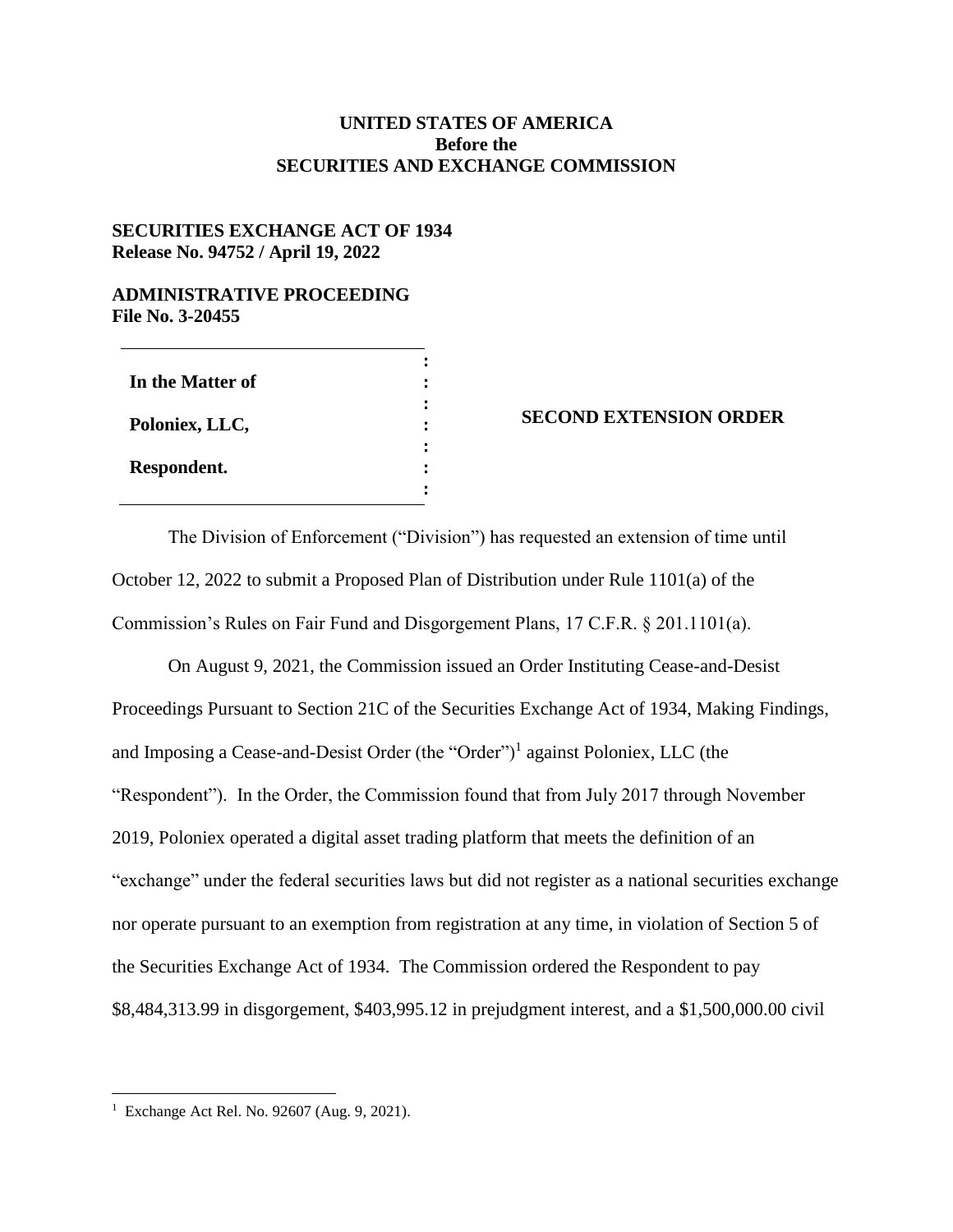money penalty to the Commission. The Commission also created a Fair Fund, pursuant to Section 308(a) of the Sarbanes-Oxley Act of 2002, so the penalty paid, along with the disgorgement and interest paid, can be distributed to harmed investors (the "Fair Fund").

The Fair Fund consists of the \$10,388,309.10 paid by the Respondent. The Fair Fund has been deposited in an interest-bearing account at the U.S. Department of the Treasury's Bureau of the Fiscal Service, and any accrued interest will be for the benefit of the Fair Fund.

On September 17, 2021, the Division, pursuant to delegated authority, issued an Extension Order, extending the Division's time until April 29, 2022 to submit a proposed plan of distribution. 2

On November 22, 2021, the Division, pursuant to delegated authority, issued an order that appointed DST Asset Manager Solutions, Inc. ("DST") as the fund administrator for the Fair Fund and set the administrator's bond at \$10,388,309.10 (the "Appointment Order").<sup>3</sup> Since the issuance of the Appointment Order, the scope of the engagement has changed to require that the fund administrator administer a claims process in connection with any distribution of the Fair Fund. DST's appointment was based on the original scope of the engagement and DST has informed the staff that it is unable to participate in an engagement requiring a claims process.

Given this development, the Division now states that it needs additional time to solicit and appoint a fund administrator able to execute a claims process and to develop and propose a plan of distribution.

 $\overline{a}$ 

<sup>2</sup> Exchange Act Rel. No. 93050 (Sept. 17, 2021).

<sup>3</sup> Exchange Act Rel. No. 93634 (Nov. 22, 2021).